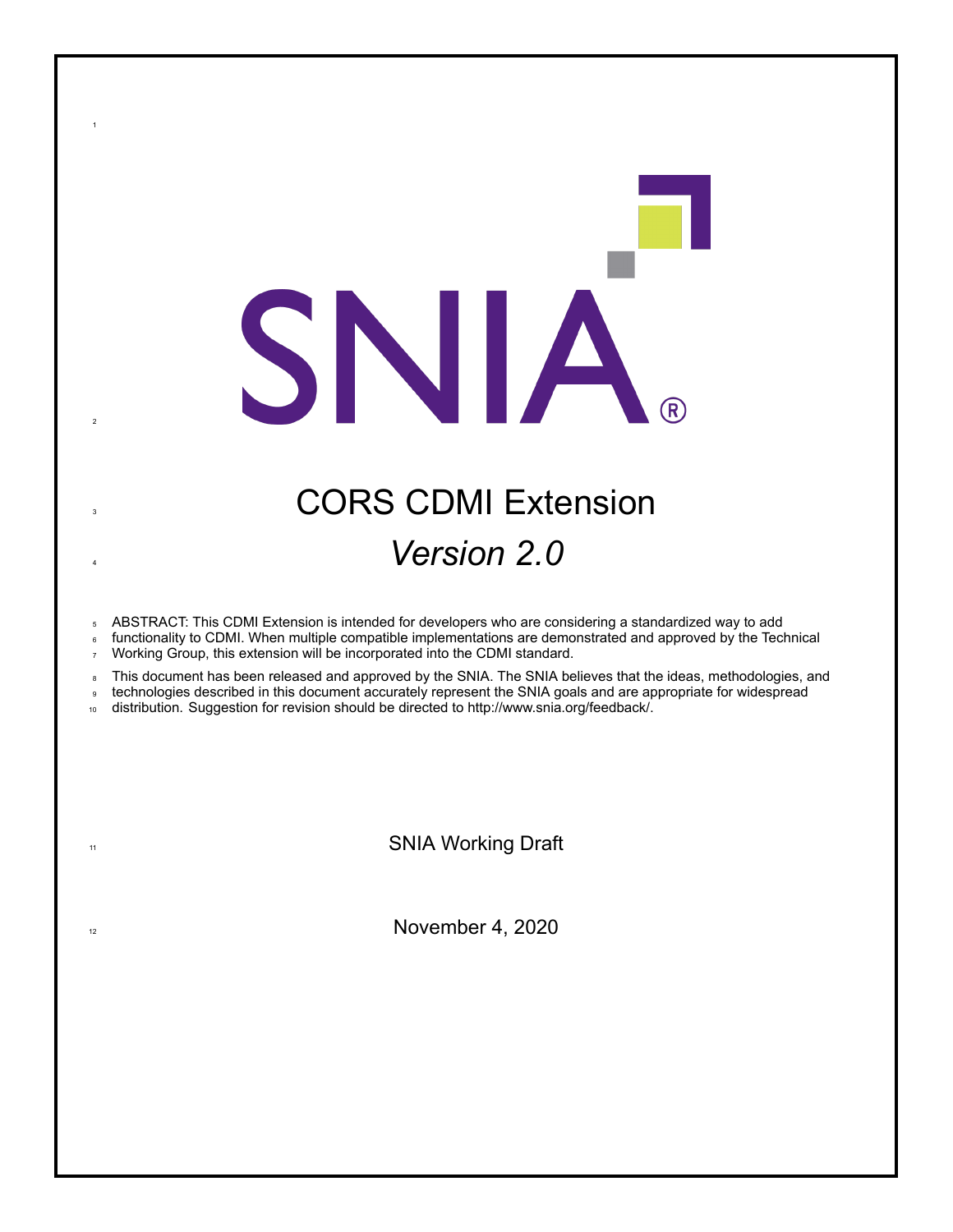<sup>13</sup> USAGE

<sup>14</sup> Copyright © 2020 SNIA. All rights reserved. All other trademarks or registered trademarks are the property of their 15 respective owners.

<sup>16</sup> The SNIA hereby grants permission for individuals to use this document for personal use only, and for corporations and

<sup>17</sup> other business entities to use this document for internal use only (including internal copying, distribution, and display) provided that:

<sup>19</sup> 1. Any text, diagram, chart, table or definition reproduced shall be reproduced in its entirety with no alteration, and,

<sup>20</sup> 2. Any document, printed or electronic, in which material from this document (or any portion hereof) is reproduced shall <sub>21</sub> acknowledge the SNIA copyright on that material, and shall credit the SNIA for granting permission for its reuse.

- <sub>22</sub> Other than as explicitly provided above, you may not make any commercial use of this document, sell any excerpt or <sup>23</sup> this entire document, or distribute this document to third parties. All rights not explicitly granted are expressly reserved
- <sup>24</sup> to SNIA.
- <sup>25</sup> Permission to use this document for purposes other than those enumerated above may be requested by emailing <sup>26</sup> tcmd@snia.org. Please include the identity of the requesting individual or company and a brief description of the pur-
- <sup>27</sup> pose, nature, and scope of the requested use.
- 28 All code fragments, scripts, data tables, and sample code in this SNIA document are made available under the following <sup>29</sup> license:
- 30 BSD 3-Clause Software License
- 31 Copyright (c) 2020, The Storage Networking Industry Association.
- <sup>32</sup> Redistribution and use in source and binary forms, with or without modification, are permitted provided that the following 33 conditions are met:
- <sup>34</sup> \* Redistributions of source code must retain the above copyright notice, this list of conditions and the following disclaimer.
- <sup>35</sup> \* Redistributions in binary form must reproduce the above copyright notice, this list of conditions and the following <sup>36</sup> disclaimer in the documentation and/or other materials provided with the distribution.
- <sup>37</sup> \* Neither the name of The Storage Networking Industry Association (SNIA) nor the names of its contributors may be <sup>38</sup> used to endorse or promote products derived from this software without specific prior written permission.
- <sup>39</sup> THIS SOFTWARE IS PROVIDED BY THE COPYRIGHT HOLDERS AND CONTRIBUTORS "AS IS" AND ANY EX-<sup>40</sup> PRESS OR IMPLIED WARRANTIES, INCLUDING, BUT NOT LIMITED TO, THE IMPLIED WARRANTIES OF MER-
- <sup>41</sup> CHANTABILITY AND FITNESS FOR A PARTICULAR PURPOSE ARE DISCLAIMED. IN NO EVENT SHALL THE
- <sup>42</sup> COPYRIGHT OWNER OR CONTRIBUTORS BE LIABLE FOR ANY DIRECT, INDIRECT, INCIDENTAL, SPECIAL,
- <sup>43</sup> EXEMPLARY, OR CONSEQUENTIAL DAMAGES (INCLUDING, BUT NOT LIMITED TO, PROCUREMENT OF SUB-
- <sup>44</sup> STITUTE GOODS OR SERVICES; LOSS OF USE, DATA, OR PROFITS; OR BUSINESS INTERRUPTION) HOWEVER
- <sup>45</sup> CAUSED AND ON ANY THEORY OF LIABILITY, WHETHER IN CONTRACT, STRICT LIABILITY, OR TORT (INCLUD-<sup>46</sup> ING NEGLIGENCE OR OTHERWISE) ARISING IN ANY WAY OUT OF THE USE OF THIS SOFTWARE, EVEN IF
- ADVISED OF THE POSSIBILITY OF SUCH DAMAGE.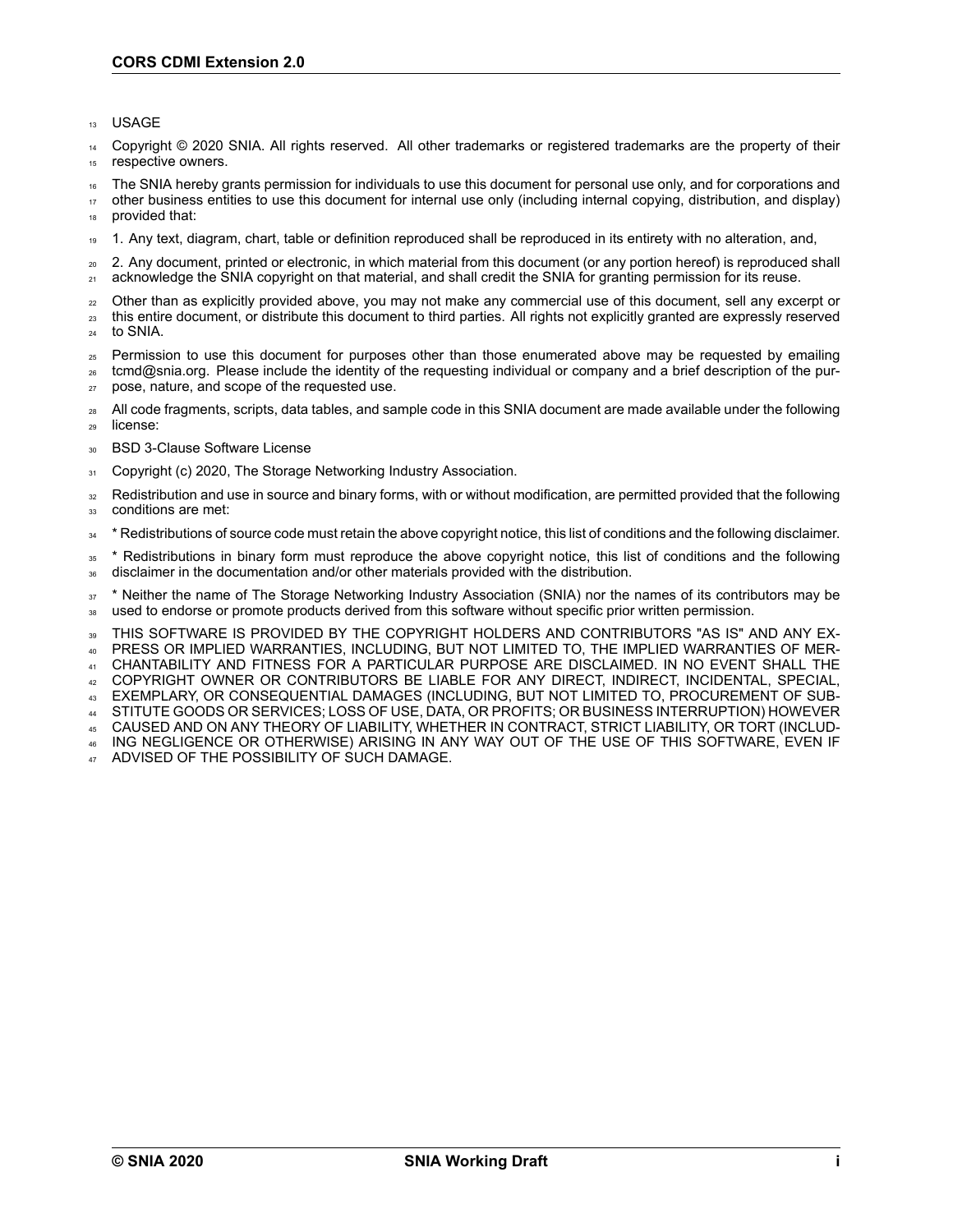- <sup>48</sup> DISCLAIMER
- 49 The information contained in this publication is subject to change without notice. The SNIA makes no warranty of any
- <sup>50</sup> kind with regard to this specification, including, but not limited to, the implied warranties of merchantability and fitness for
- 51 a particular purpose. The SNIA shall not be liable for errors contained herein or for incidental or consequential damages
- 52 in connection with the furnishing, performance, or use of this specification.
- 53 Suggestions for revisions should be directed to https://www.snia.org/feedback/.

54 Copyright © 2020 SNIA. All rights reserved. All other trademarks or registered trademarks are the property of their

<sup>55</sup> respective owners.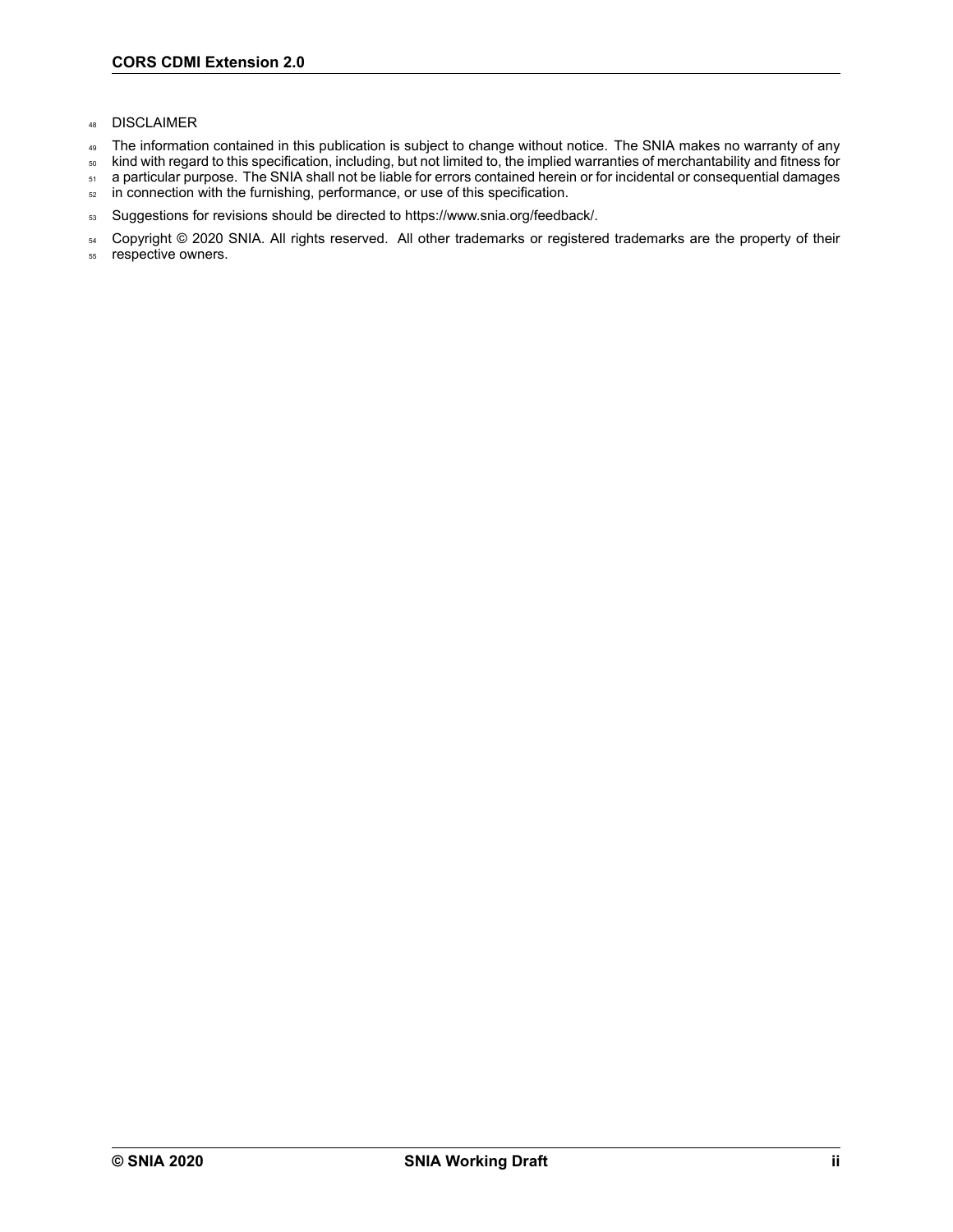## **Contents**

|  | 57 Clause 1: CORS CDMI Extension                 |
|--|--------------------------------------------------|
|  | 60 Clause 2: Cross-Origin Request Sharing (CORS) |
|  |                                                  |
|  |                                                  |
|  |                                                  |
|  |                                                  |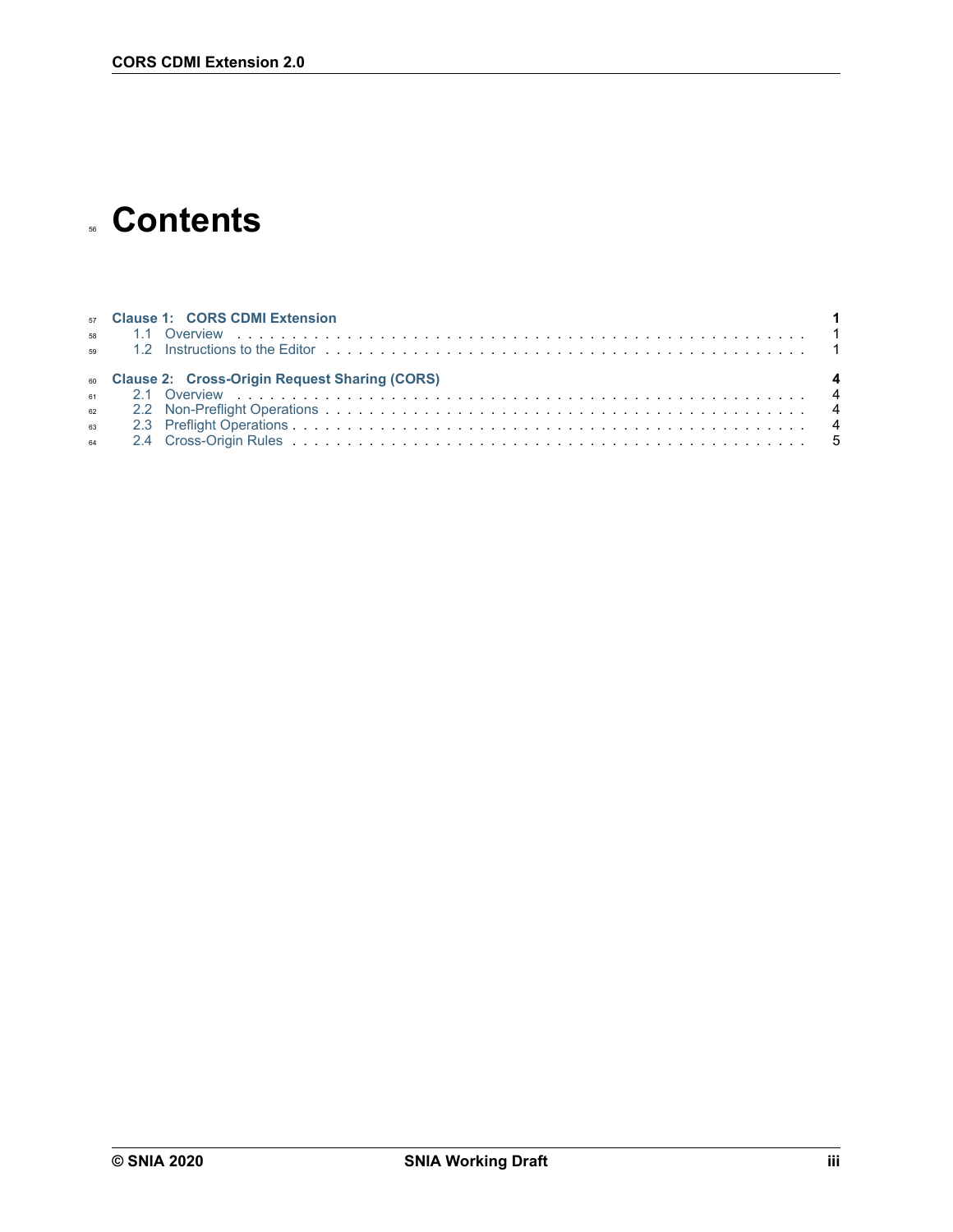### <span id="page-4-0"></span>**Clause 1**

## <sup>66</sup> **CORS CDMI Extension**

### <span id="page-4-1"></span><sup>67</sup> **1.1 Overview**

<sup>68</sup> HTTP user agents, including HTTP proxies, web browsers, and secure web applications, commonly apply same-origin <sup>69</sup> restrictions to network requests. These restrictions prevent a client-side web application loaded from one origin from <sup>70</sup> obtaining or modifying data retrieved from another origin. These restrictions also limit unsafe HTTP requests that can be 71 performed against destinations that differ from the running application's origin. Many web browsers also treat requests  $<sub>72</sub>$  with custom headers as unsafe HTTP requests. To operate in a multi-origin environment, CDMI servers must comply</sub>

 $73$  with the W3C Cross-Origin Resource Sharing (CORS) Specification.

This extension specifies how CDMI works with the CORS Specification.

### <span id="page-4-2"></span><sup>75</sup> **1.2 Instructions to the Editor**

<sup>76</sup> To merge this extension into the CDMI 2.0.0 specification, make the following changes:

- $77 1$ . Insert into preamble/normative references.txt, as follows:
- <sup>78</sup> RFC 6454, *The Web Origin Concept* see [rfc6454]
- REC-cors-20140116, *Cross-Origin Resource Sharing* see [REC-cors-20140116]
- 80 2. Insert into preamble/terms.txt, as follows:
- <sup>81</sup> **x.x**
- <sup>82</sup> **CrossOrigin Request Sharing (CORS) |br|** A method by which resources hosted on one domain can be permitted <sup>83</sup> to be accessed by resources hosted on a second, different domain **|br|**
- 84 3. Insert into references/normative.bib and references/refs.bib, as follows:

85 **@Misc{rfc6454,** author = {Adam Barth}, title = {{The Web Origin Concept}}, howpublished = {RFC 6454}, month = dec, <sup>86</sup> year = {2011}, abstract = {This document defines the concept of an "origin", which is often used as the scope 87 of authority or privilege by user agents. Typically, user agents isolate content retrieved from different origins 88 to prevent malicious web site operators from interfering with the operation of benign web sites. In addition to 89 outlining the principles that underlie the concept of origin, this document details how to determine the origin of <sup>90</sup> a URI and how to serialize an origin into a string. It also defines an HTTP header field, named "Origin", that 91 indicates which origins are associated with an HTTP request.}, doi = {10.17487/RFC6454}, number = {6454}, 92 owner = {Peter van Liesdonk}, pagetotal =  $\{20\}$ , publisher = {RFC Editor}, series = {Request for Comments}, url  $_{93}$ = {https://rfc-editor.org/rfc/rfc6454.txt}

<sup>94</sup> }

95 4. Insert into references/refs.bib, as follows:

<sup>96</sup> **@Misc{RECcors20140116,** author = {Anne van Kesteren}, title = {CrossOrigin Resource Sharing}, howpub- $\mu_{97}$  $\mu_{97}$  $\mu_{97}$ lished = {TR/2014/REC-cors-20140116/}, month = jan, year = {2014}, url = {[https://www.w3.org/TR/2014/](https://www.w3.org/TR/2014/REC-cors-20140116/) 98 REC-cors-20140116/}, abstract = {This document defines a mechanism to enable client-side cross-origin re-99 quests. Specifications that enable an API to make cross-origin requests to resources can use the algo-<sup>100</sup> rithms defined by this specification. If such an API is used on <http://example.org> resources, a resource on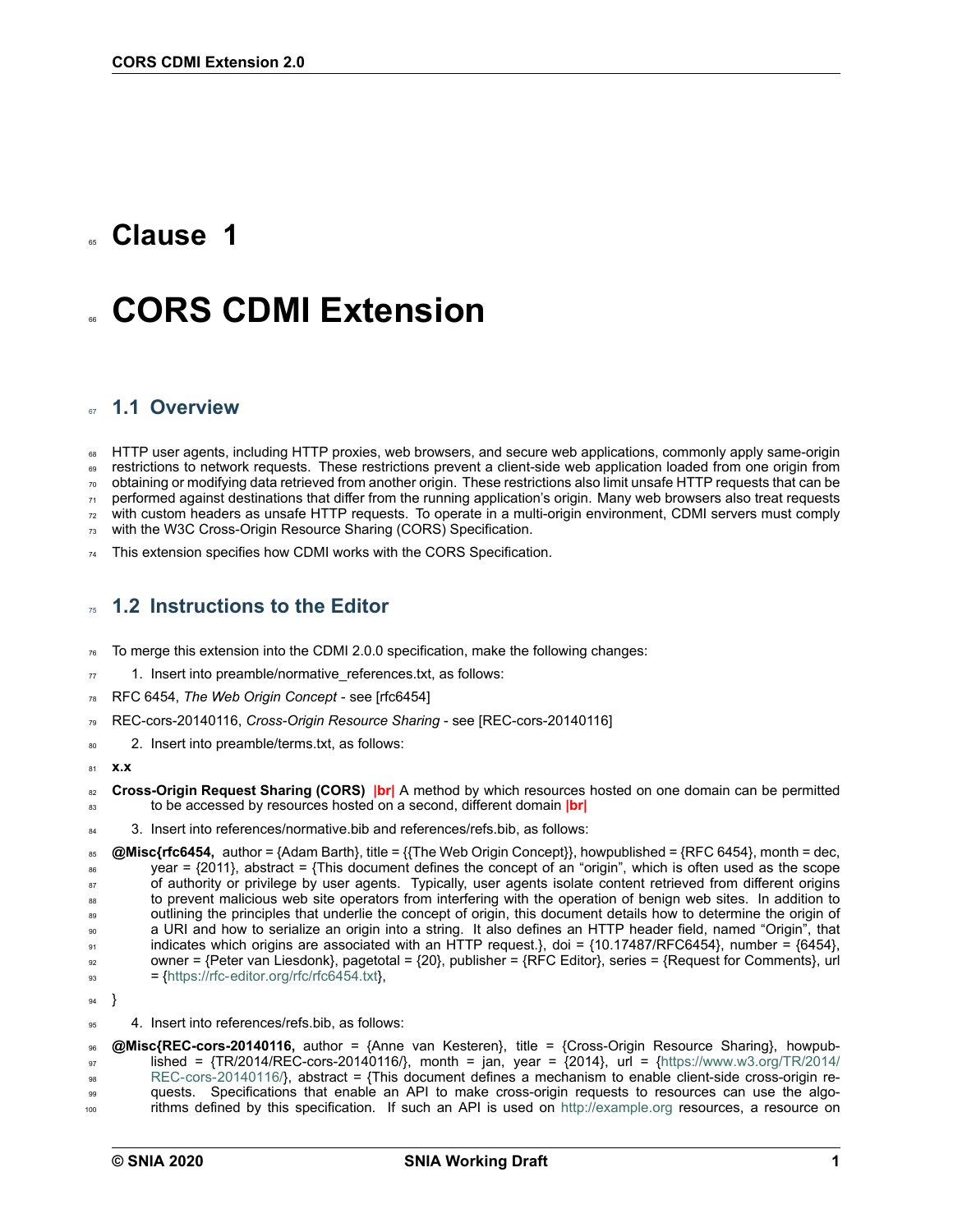- 101 http://hello-world.example can opt in using the mechanism described by this specification (e.g., specifying Access-<sup>102</sup> ControlAllowOrigin: <http://example.org> as response header), which would allow that resource to be fetched
- 103 cross-origin from [http://example.org.](http://example.org)}, publisher = {World Wide Web Consortium}
- <sup>104</sup> }
- <sup>105</sup> 5. Add an entry to the end of the table starting on line 135 of cdmi\_advanced/cdmi\_capability\_object.txt, as follows:

| Table 1: System-wide capabilities |  |
|-----------------------------------|--|
|                                   |  |

| Capability name | Type.       | Definition                                              |
|-----------------|-------------|---------------------------------------------------------|
| cdmi cors       | JSON string | If present and "true", indicates that the cloud storage |
|                 |             | system supports CORS.                                   |

106 6. Add an entry to the end of the table starting on line 451 of cdmi advanced/cdmi capability object.txt, as follows:

|                   |                     | Definition                                                                                               |
|-------------------|---------------------|----------------------------------------------------------------------------------------------------------|
| Capability name   | Type                |                                                                                                          |
| cdmi cors methods | JSON array of       | When the cloud storage system supports the                                                               |
|                   | <b>JSON strings</b> | cdmi cors methods data system metadata as<br>defined in                                                  |
|                   |                     |                                                                                                          |
|                   |                     | ref support for data system metadata, the                                                                |
|                   |                     | cdmi cors methods capability shall be present and<br>contain a list of HTTP methods supported. When this |
|                   |                     | capability is absent, or present and is an empty JSON                                                    |
|                   |                     | array, cdmi cors methods data system metadata                                                            |
|                   |                     | shall not be used.                                                                                       |
|                   |                     |                                                                                                          |
|                   |                     | When a cloud storage system supports CORS, the                                                           |
|                   |                     | system-wide capability of cdmi cors specified in                                                         |
|                   |                     | ref cloud storage system-                                                                                |
|                   |                     | wide capabilities shall be present and set to<br>"true".                                                 |
|                   |                     |                                                                                                          |
| cdmi cors origins | <b>JSON String</b>  | When the cloud storage system supports the                                                               |
|                   |                     | cdmi cors origins data system metadata as<br>defined in                                                  |
|                   |                     | ref support for data system metadata, the                                                                |
|                   |                     | cdmi cors origins capability shall be present and                                                        |
|                   |                     | set to the string value "true". When this capability is                                                  |
|                   |                     | absent, or present and set to the string value "false",                                                  |
|                   |                     | cdmi cors origins data system metadata shall not                                                         |
|                   |                     | be used.                                                                                                 |
| cdmi cors headers | <b>JSON String</b>  | When the cloud storage system supports the                                                               |
|                   |                     | cdmi cors headers data system metadata as<br>defined in                                                  |
|                   |                     |                                                                                                          |
|                   |                     | ref support for data system metadata, the<br>cdmi_cors_headers capability shall be present and           |
|                   |                     | set to the string value "true". When this capability is                                                  |
|                   |                     | absent, or present and set to the string value "false",                                                  |
|                   |                     | cdmi cors headers data system metadata shall not                                                         |
|                   |                     | be used.                                                                                                 |
|                   |                     |                                                                                                          |

#### Table 2: Capabilities for data system metadata

107 7. Add an entry to the end of the table starting on line 216 of cdmi\_advanced/cdmi\_metadata.txt, as follows: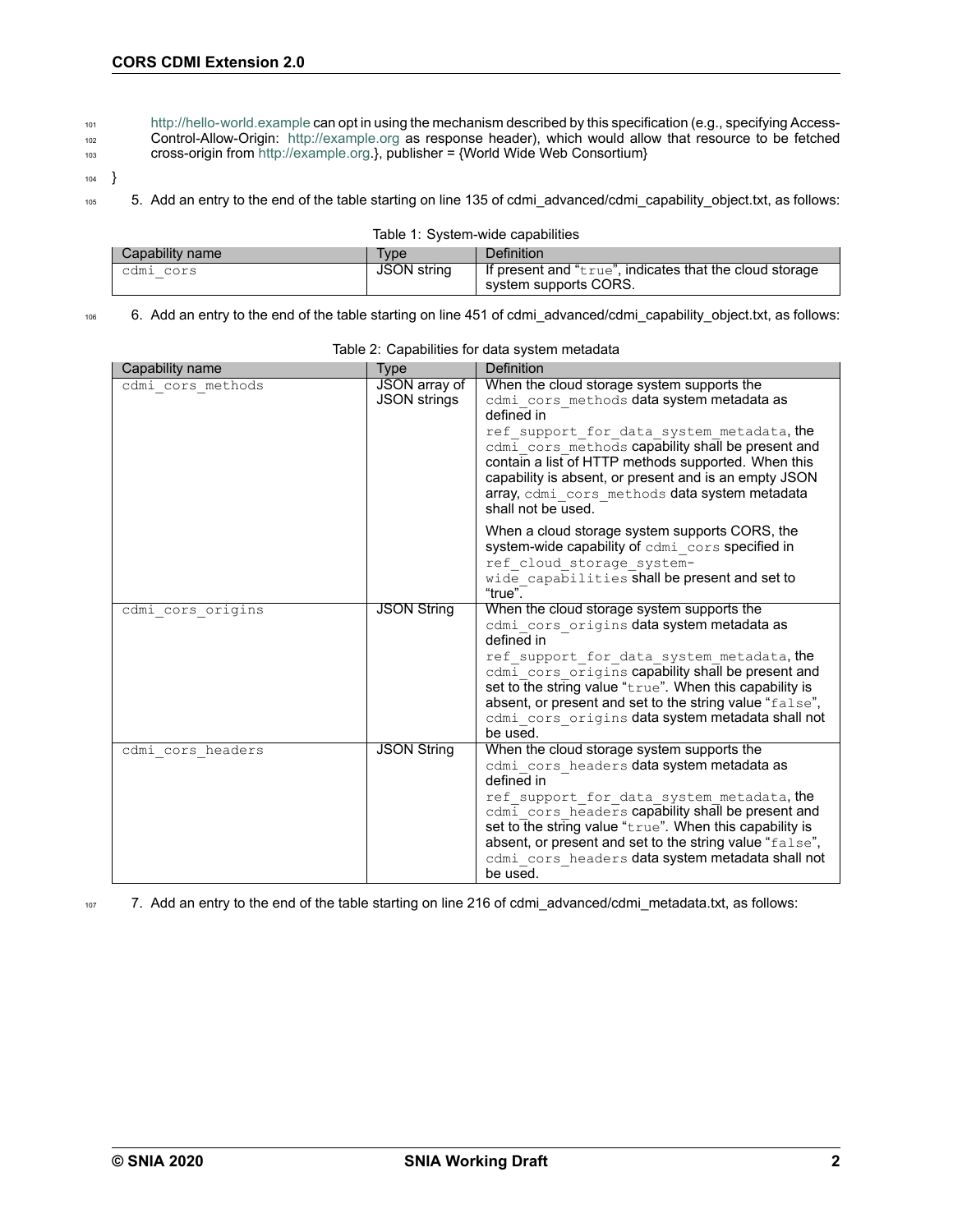| Metadata name     | Type                                                 | <b>Description</b>                                                                                                                                                                                                                                                                                                                                                                                                                  | Requirement |
|-------------------|------------------------------------------------------|-------------------------------------------------------------------------------------------------------------------------------------------------------------------------------------------------------------------------------------------------------------------------------------------------------------------------------------------------------------------------------------------------------------------------------------|-------------|
| cdmi cors methods | <b>JSON</b><br>array<br>οf<br><b>JSON</b><br>strings | If this data system metadata item is present, it<br>indicates that contained CORS request methods are<br>permitted, and shall be present in the<br>"Access-Control-Allow-Methods" header.<br>When this data system metadata item is absent, the<br>"Access-Control-Allow-Methods" header shall<br>also be absent.                                                                                                                   | Optional    |
|                   |                                                      | Supported request methods are expressed as JSON<br>strings, as defined in section 9 of [rfc2616].                                                                                                                                                                                                                                                                                                                                   |             |
| cdmi cors origins | <b>JSON</b><br>array<br>of<br><b>JSON</b><br>strings | If this data system metadata item is present, it<br>indicates that the contained CORS source origins are<br>permitted, and shall be present in the<br>"Access-Control-Allow-Origin" header.<br>When this data system metadata item is absent, the<br>"Access-Control-Allow-Origin" header shall<br>also be absent.<br>Supported source origins are expressed as JSON<br>strings, as defined in section 4 of : cite: `rfc6454`, with | Optional    |
| cdmi cors headers | <b>JSON</b>                                          | indicating that all source origins are permitted.<br>If this data system metadata item is present, it                                                                                                                                                                                                                                                                                                                               | Optional    |
|                   | array<br>of<br><b>JSON</b><br>strings                | indicates that the contained headers are permitted,<br>and shall be present in the<br>"Access-Control-Allow-Headers" header.<br>When this data system metadata item is absent, the<br>"Access-Control-Allow-Headers" header shall<br>also be absent.                                                                                                                                                                                |             |
|                   |                                                      | Supported request headers are expressed as JSON<br>strings, as defined in section 5.3 of : cite: rfc2616 `.                                                                                                                                                                                                                                                                                                                         |             |

| Table 3: Data system metadata |  |  |  |  |
|-------------------------------|--|--|--|--|
|-------------------------------|--|--|--|--|

108 8. Create new clause, "cdmi\_cors.txt" after existing clause 25 "Data Object Versions", as follows.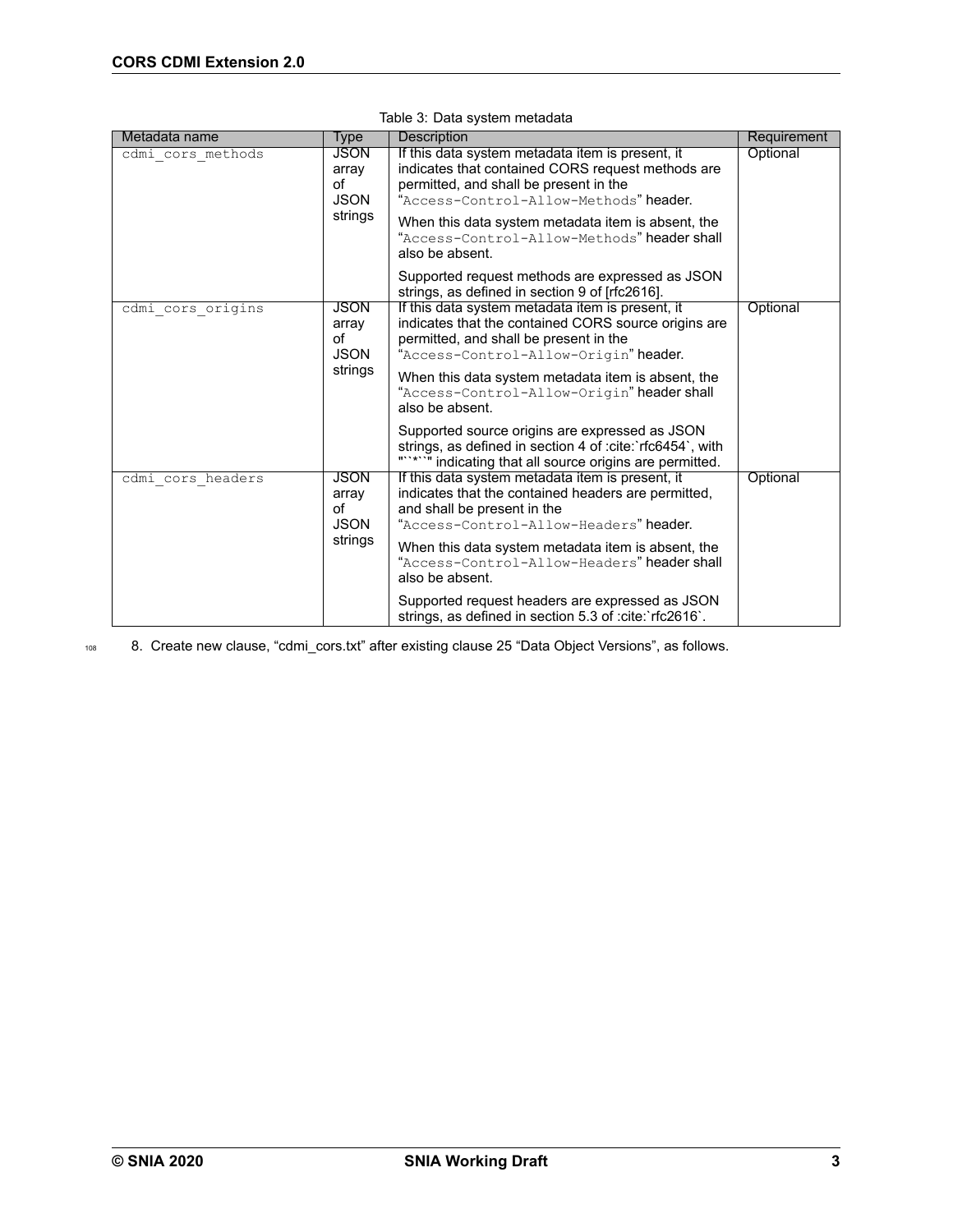### <span id="page-7-0"></span>Clause 2

## **Cross-Origin Request Sharing (CORS)**

#### <span id="page-7-1"></span><sup>111</sup> **2.1 Overview**

112 HTTP clients that conform to the W3C Cross-Origin Resource Sharing (CORS) Specification, such as web browsers and 113 web applications, apply restrictions on network requests sent to a different domain (origin) then the initiating resource <sup>114</sup> is hosted from. These network requests require additional headers (and sometimes additional "preflight" requests) to 115 ensure that the server will permit a cross-domain operation to be performed.

As CDMI is based on HTTP, in order to operate in a multi-origin environment, CDMI servers shall provide these headers, as defined in the W3C Cross-Origin Resource Sharing Specification, in order to permit cross-origin HTTP operations.

### <span id="page-7-2"></span><sup>118</sup> **2.2 NonPreflight Operations**

119 Non-preflight operations (GET, HEAD and POST) require the HTTP client to include a new "Origin" header, indicating

- $120$  the domain where the initiating resource is hosted, and requires the server to return an "Access-Control-Allow-
- 121 Origin" header to indicate if the operation is permitted.
- 122 EXAMPLE 1: Non-preflight request

```
\left(-\right) GET /cdmi/2.0.0/data.txt HTTP/1.1
--> Host: cloud.example.com
--> Accept: */*
--> Origin: http://app.example.com
< HTTP/1.1 200 OK
<-- Access-Control-Allow-Origin: *
<-- Content-Type: text/plain
<-- Content-Length: 6
\lt - -\leftarrow - [text]
```
### <span id="page-7-3"></span><sup>123</sup> **2.3 Preflight Operations**

124 Preflight operations (PUT, DELETE and OPTIONS, as well as when custom headers are used) require the HTTP client  $125$  to perform a "preflight" operation. This preflight operation is a OPTIONS operation with "Access-Control-Request-

126 Method" and "Access-Control-Request-Headers" headers, and is responded to with "Access-Control-

127 Allow-Origin", "Access-Control-Allow-Methods", and "Access-Control-Allow-Headers" headers.

<sup>128</sup> If the preflight operation is successful, and the returned headers indicate that the CORS request is permitted, the HTTP 129 client will then perform the original operation, and shall include an "Origin" header, and requires the server to return

130 an "Access-Control-Allow-Origin" header, as with non-preflight operations.

131 EXAMPLE 2: Preflight request